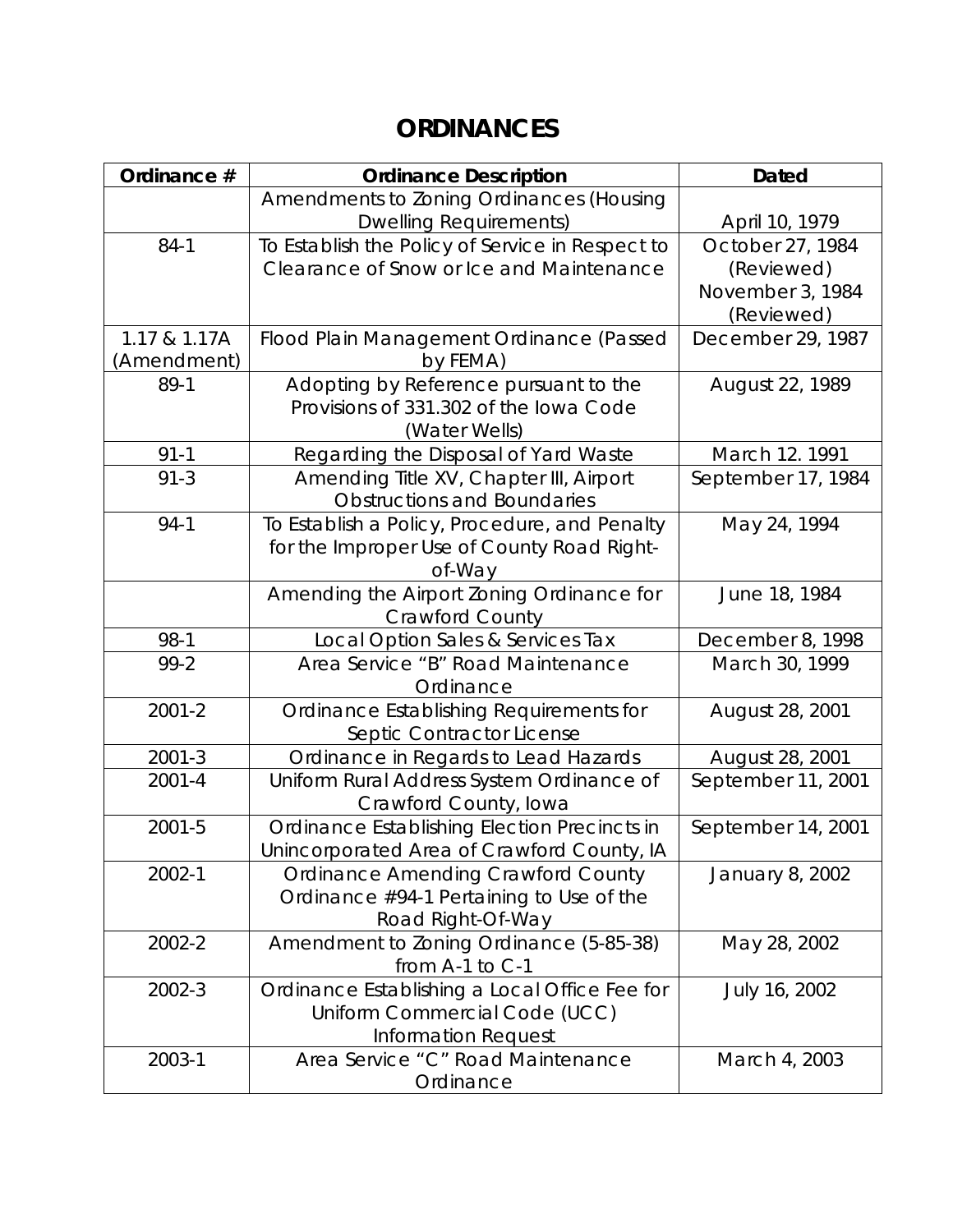## **ORDINANCES**

| Ordinance # | <b>Ordinance Description</b>                                                                                                                                                                                                                                                                                                   | <b>Dated</b>       |
|-------------|--------------------------------------------------------------------------------------------------------------------------------------------------------------------------------------------------------------------------------------------------------------------------------------------------------------------------------|--------------------|
| 2003-2      | School Local Option Sales and Services Tax                                                                                                                                                                                                                                                                                     | November 4, 2003   |
| 2003-3      | Assessment of Wind Energy Conversion<br><b>Property Ordinance</b>                                                                                                                                                                                                                                                              | November 25, 2003  |
| 2004-1      | <b>Codifying Ordinances</b>                                                                                                                                                                                                                                                                                                    | June 1, 2004       |
| 2004-2      | Amendment to Zoning Ordinances A-1 to M-<br>2 (Sections 16, 17, 20 & 21 of Denison Twp)                                                                                                                                                                                                                                        | June 29, 2004      |
| 2004-3      | <b>Ordinance Amending Crawford County</b><br>Ordinance #2003-1 pertaining to establishing<br>Area Service "C" Road Maintenance                                                                                                                                                                                                 | November 1, 2004   |
| 2006-1      | Amendment to Ordinance #2003-3<br>Assessment of Wind Energy Conversion<br><b>Property Ordinance</b>                                                                                                                                                                                                                            | March 21, 2006     |
| 2008-1      | Ordinance Amending the Ordinance<br>Establishing Wards & Defining Boundaries to<br>Include Part of Denison Township                                                                                                                                                                                                            | April 17, 2001     |
| 2008-2      | Public Nuisance Properties Iowa Code<br>Section 496.19B                                                                                                                                                                                                                                                                        | October 21, 2008   |
| 2009-1      | <b>Codifying Ordinances</b>                                                                                                                                                                                                                                                                                                    | June 30, 2009      |
| 2009-2      | Ordinance Authorizing the County to Bid on<br>and Purchase Delinquent Taxes and to Assign<br>Tax Sale Certificates of Abandoned Property<br>or Vacant Lots in Crawford County                                                                                                                                                  | August 4, 2009     |
| $2011 - 1$  | Ordinance Establishing Election Precincts in<br>Unincorporated Area of Crawford County,<br>lowa                                                                                                                                                                                                                                | September 27, 2011 |
| 2013-1      | Ordinance Establishing the Policy and Level<br>of Service in Respect to the clearance of<br>snow and ice                                                                                                                                                                                                                       | February 5, 2013   |
| 2013-2      | (Amended from Original Ordinance 2009-2)<br>An Ordinance Authorizing the Count & Each<br>City in the County to Separately Bid on and<br>Purchase at the Annual Tax Sale                                                                                                                                                        | March 26, 2013     |
| 2013-3      | <b>Ordinance Authorizing Crawford County</b><br>Treasurer to Separately Offer and Sell at the<br>Annual Tax Sale Delinquent Taxes on Parcels that<br>are Abandoned Property and are Assessed<br>Residential Property or as Commercial Multi-<br>Family Housing Property and that are, or likely to<br>become a public nuisance | March 26, 2013     |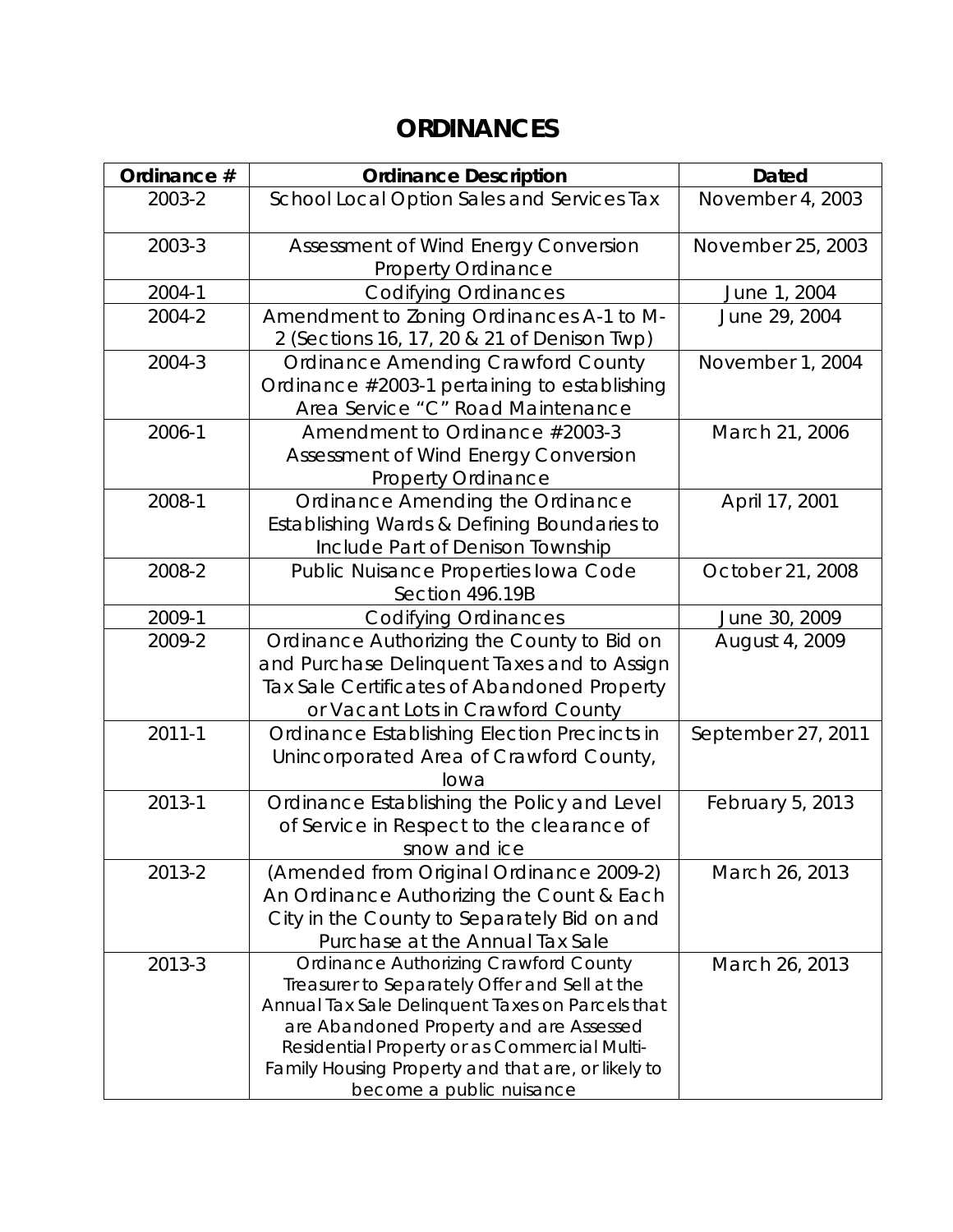## **ORDINANCES**

| Ordinance # | <b>Ordinance Description</b>                    | <b>Dated</b>      |
|-------------|-------------------------------------------------|-------------------|
| 2013-4      | <b>Ordinance Providing Penalties for Adults</b> | May 28, 2013      |
|             | Providing Alcohol to Minors (Social Host        |                   |
|             | Ordinance)                                      |                   |
| 2015-1      | <b>Codifying Ordinances</b>                     | February 17, 2015 |
| 2015-2      | Amendment to Zoning Ordinance (20-84-37)        | April 7, 2015     |
|             | from A-1 to C-1                                 |                   |
| 2016-1      | Construction and Reconstruction of              | May 3, 2016       |
|             | Roadways and Bridges                            |                   |